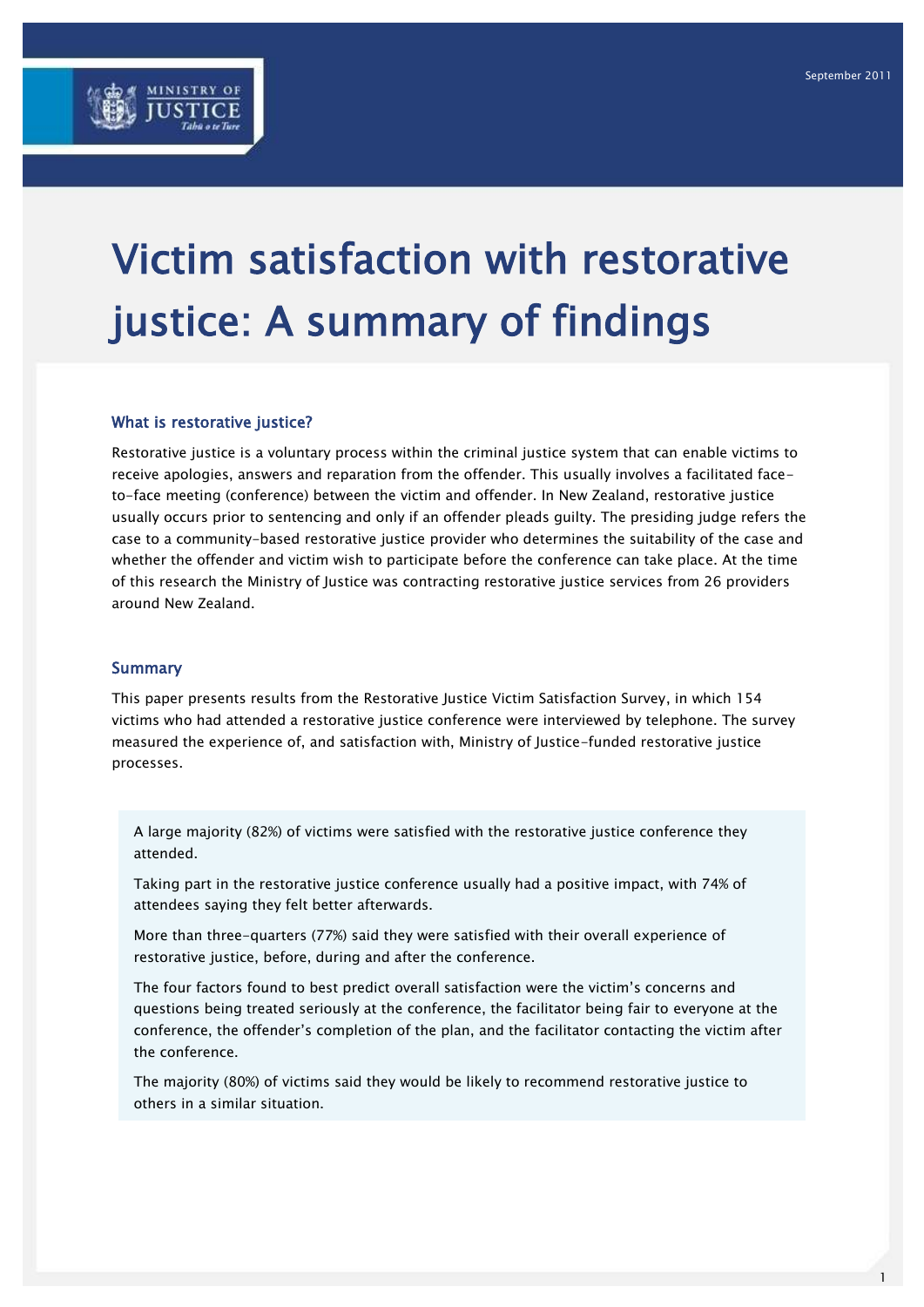## Most victims were satisfied and would recommend restorative justice

A large majority (82%) of victims were satisfied with the restorative justice conference they attended.



Note: "Don"t want to answer" or "question not applicable" responses (2%) are not shown. Percentages do not always add to 100% due to rounding. Base number=154.

More than three-quarters (77%) said they were satisfied with their overall experience of restorative justice, before, during and after the conference and 80% said they would be likely to recommend restorative justice to others in a similar situation.



Figure 2: Likelihood of recommending restorative justice to others in a similar situation

Note: "Don't know/can't remember" response is not shown (1%). Base number=154.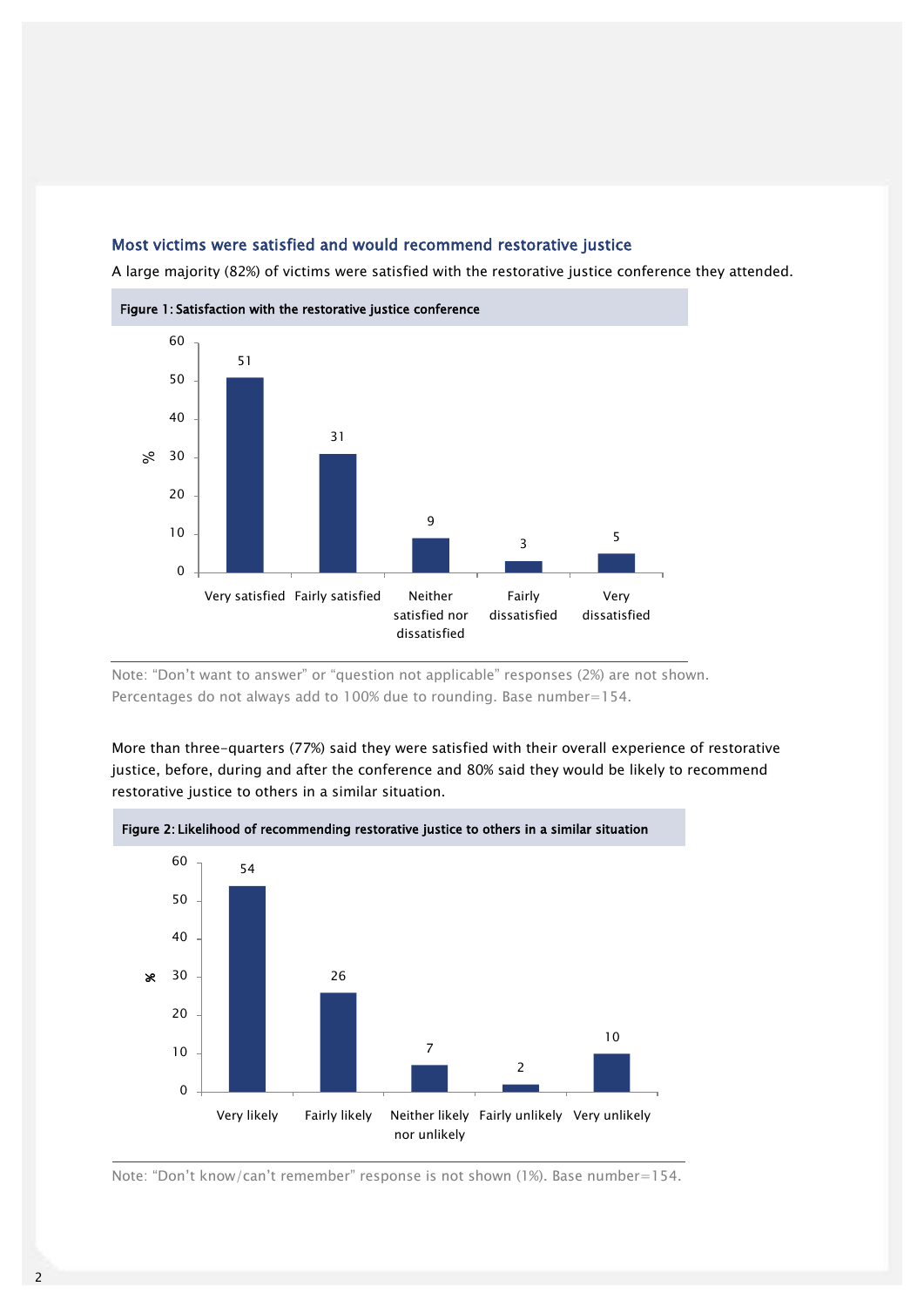## Victims felt well prepared for the conference

The majority of victims who attended the conference felt well prepared and well informed. Most were satisfied with what they were told about the restorative justice process (84%), said they were given enough information about what would happen at the conference (92%) and either had all their questions answered or did not have any questions (94%).

Only 40% said they were asked about where the conference should be held, although a higher proportion said they were consulted about when the conference should be held (63%) and who should be present (70%). Almost all said they were told in plenty of time where (96%) and when (97%) the conference would occur and most were told who would be present (92%).

Ministry of Justice facilitator training encourages facilitators to have a pre-conference meeting with a victim to fully prepare them for the restorative justice conference. More than half (62%) of those interviewed in this survey said they had a face-to-face meeting with the facilitator to prepare for the conference, while 34% did not.

As part of the preparation for the conference, the majority (65%) of victims said they were told that at the conference there may be a plan of actions made for the offender to complete. Of these, only 28% said they were also told that a plan may not be developed.

## Participation was voluntary

Voluntary participation is one of the key principles of restorative justice (Ministry of Justice, 2004). The majority (77%) of respondents said they were recommended to attend the conference, but almost all (97%) said that it was made clear that it was up to them whether they took part or not. Most (93%) also agreed that they were given enough time to think about their decision to attend the conference or not.

Some degree of nervousness about attending the conference was experienced by the majority (57%) of victims interviewed.

## Victims wanted the offender to know the impact of the offence on them

When rating reasons for attending the conference, victims placed the highest importance on wanting the offender to know what the impact of the offence had been on them (67%). Receiving an explanation from the offender (60%) and expressing their feelings directly to the offender (58%) were also very important. Receiving reparation from the offender was not a strong motivator for attending the conference with a quarter (26%) indicating that this was not at all important as a reason for them.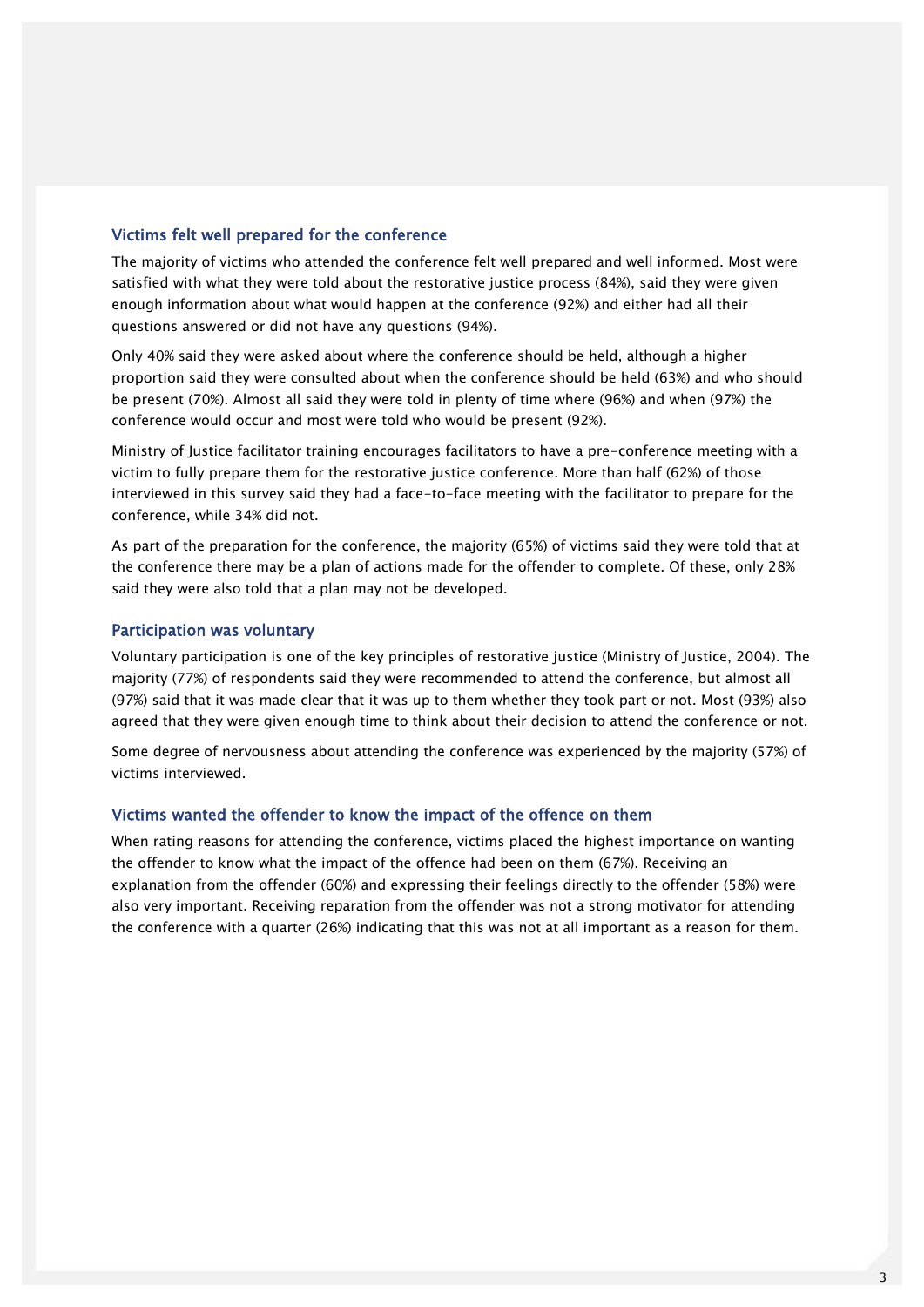#### Figure 3: Reasons for attending the conference that were rated as very important



## Note: base number=154

## Most victims thought the conference was well managed

Most victims were happy with how the facilitator managed the conference (89%) and thought they were fair to everyone present (94%). Most (90%) respondents said the conference was as it had been described in advance.

Most victims (94%) felt safe at the conference and had the chance to explain how the offence affected them. A fifth of victims said they felt scared to say what they really felt. It is not known why these victims felt scared, however only one (3%) of these 30 respondents had a support person with them at the conference (compared to 55% for all respondents).



Note: base number=154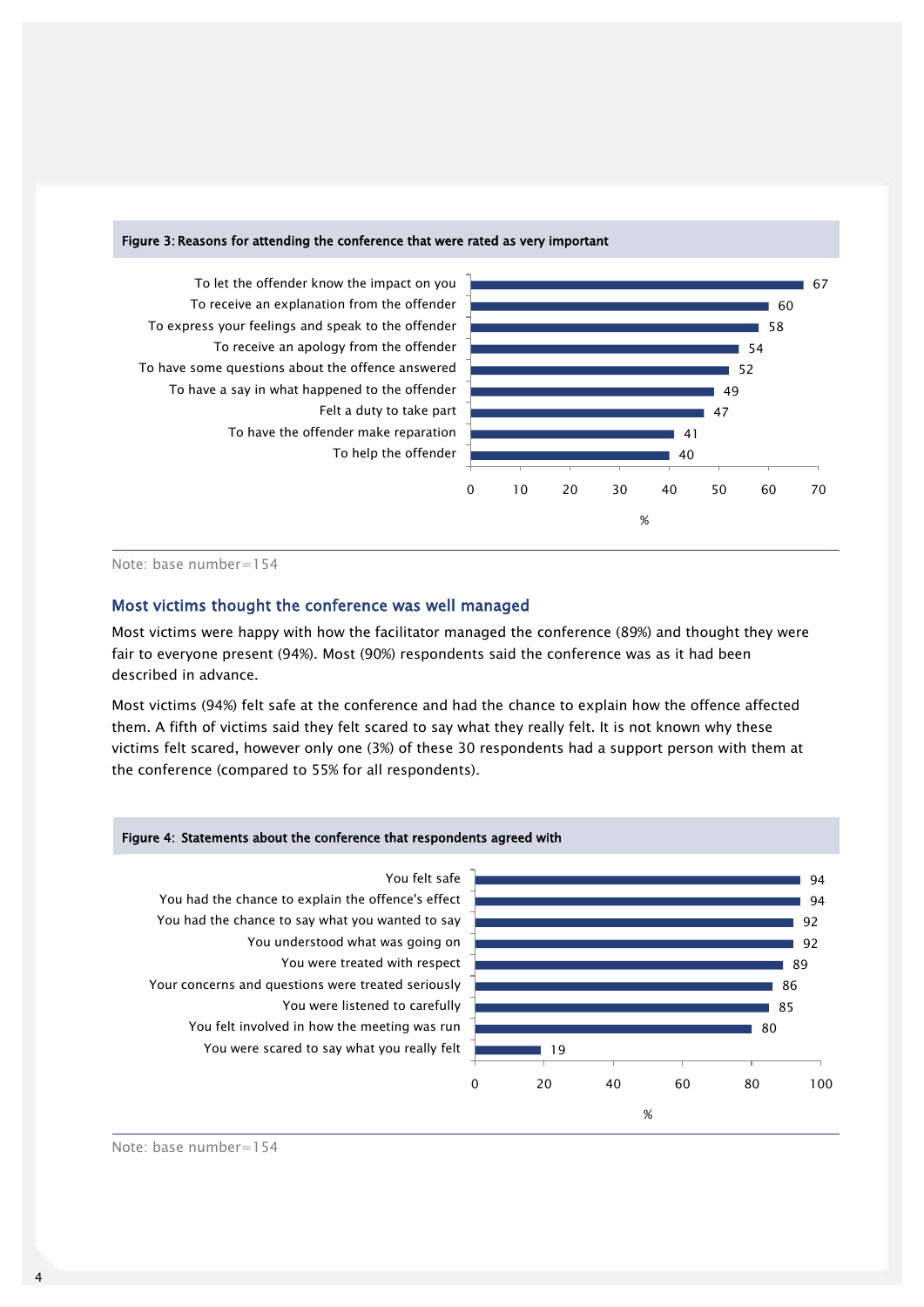In most cases (95%) the victim said the offender had the opportunity to explain how the offence came about; 52% of victims said they received a full explanation. Of those receiving either a full or partial explanation, half (50%) were happy with the explanation and 25% were unhappy. The majority (68%) of those who were happy with the explanation said they received a full explanation, rather than a partial explanation.

#### A plan of actions was often developed for the offender to complete

The majority (77%) of attendees said a plan of actions was developed for the offender to complete and most victims were happy with their level of involvement in it (82%) and what the offender agreed to do (82%). Of the 11 respondents who gave reasons for not being satisfied with what the offender agreed to do, the most frequent were the agreed actions were not carried out, they felt the punishment was inadequate, or they believed the process was a waste of time.

# For many, being able to meet the offender face-to-face was the best feature of the conference

Respondents were asked what they thought were the best and worst features of the conference. Their comments were varied. The most commonly cited best features were:

• the chance to meet the offender face-to-face, talk, and ask questions (24%)

"An opportunity to meet and discuss what had happened, gave me some insight to the background of the crime."

"Seeing them as human beings. To hear their story. To be heard. Finally, to know that something had been put in place.'

• the chance to explain the impact of the crime to the offender (17%).

"I got a chance to explain the impact ... on me and my family. And got [an] explanation why all this happened."

## When asked about the worst feature of the conference, 35% of respondents said there was not one. The most common worst features were:

#### • the poor behaviour/attitude of the offender and their support people (8%)

"I think one of the offenders was very arrogant; it was very frustrating."

"[The] mother, she was unbelievable. She was worse than the offender. Everybody was startled by what she said."

#### • having to face the offender (8%)

"The worst part ... was meeting the offender and once the meeting started the nerves subsided."

"I had to face her, but I had to do that for myself as well, I wanted to be in control of her instead of the other way round."

#### Taking part in the restorative justice conference usually had a positive impact

Overall, taking part in the restorative justice conference usually had a positive impact, with 74% of attendees saying they felt better afterwards and only 6% saying they felt worse.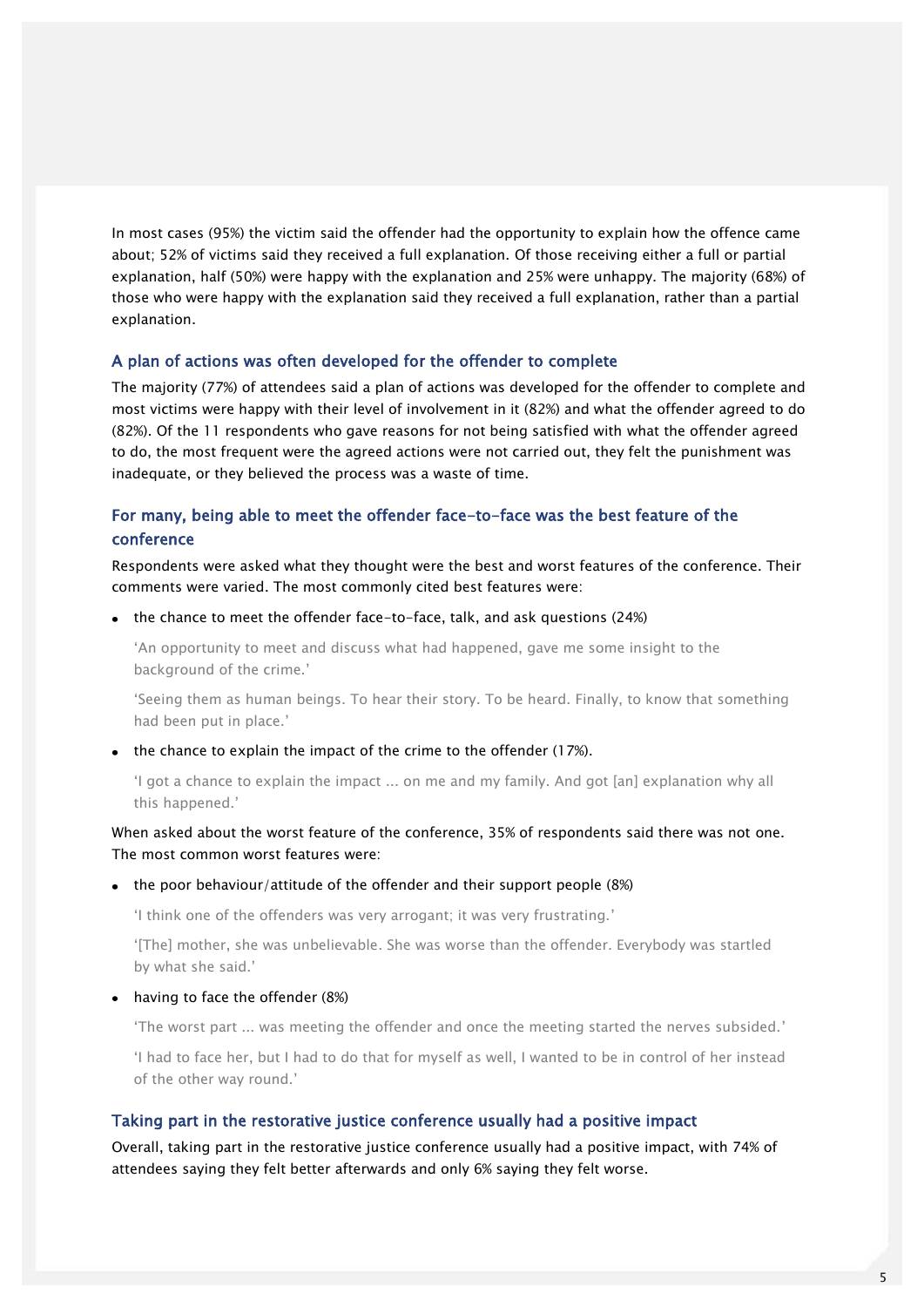## Follow-up after the conference was important to victims

The majority (71%) of respondents said they were contacted by the facilitator after the conference and most (88%) thought the contact was useful. Thirty-eight percent of those whose cases resulted in a plan of actions for the offender being developed said they received updates on what the offender had done.<sup>1</sup> Of those who had received updates, the majority (84%) said the offender had completed some or all of the suggested actions and 72% were satisfied with what the offender had done.

#### Satisfaction was driven by the quality of the conference and the follow-up

Overall satisfaction with restorative justice, before, during and after the conference appeared to be mostly associated with what happened at and/or after the conference. The four factors found to best predict<sup>2</sup> overall satisfaction were: the victim"s concerns and questions being treated seriously at the conference; the facilitator being fair to everyone at the conference; the offender"s completion of the plan; and the facilitator contacting the victim after the conference. These results emphasise the benefit for the victim of the offenders" plans being monitored and enforced and the victim being kept informed throughout the process.

#### The majority of victims would recommend restorative justice to others

Overall, the majority (80%) of victims would recommend restorative justice to others in a similar situation. However, 12% said they would be unlikely to recommend restorative justice. This group were only half as likely as all victims to be satisfied with what was included in the plan developed for the offender. They appear to have been less well informed throughout the restorative justice process (lower likelihood of having been provided adequate easy to understand information; asked or informed who should or would be present at the conference; or contacted following the conference). They may well have decided against attending the conference if they had a better understanding of what was involved. This is pertinent as the majority (84%) of this group did not feel better after the conference.

#### Victims provided broad ranging comments on the restorative justice process

At the completion of the interview all respondents were asked if they had anything further they would like to say about their restorative justice experience. Many respondents spoke very favourably of restorative justice and their interaction with the facilitators.

"I think we all gained a lot and [it] was a good healing process."

"I thought it was very good and was handled very well by the restorative justice people, and that they displayed a very deep understanding of the process that victims and their families go through and they were very sensitive to that and I strongly recommend it."

"[I liked] the ability for the victims to not only look at punishment, but to also assist the offender with rehabilitation, via the recommendation to the courts.'

However, some had a bad experience or felt that the process was a "soft option" for the offender and that there is insufficient enforcement or tracking of the offender completing their plan of actions.

1

<sup>&</sup>lt;sup>1</sup> Although providers are encouraged to monitor offenders' plans, they are not funded to do this.

<sup>2</sup> Using multiple linear regression modelling.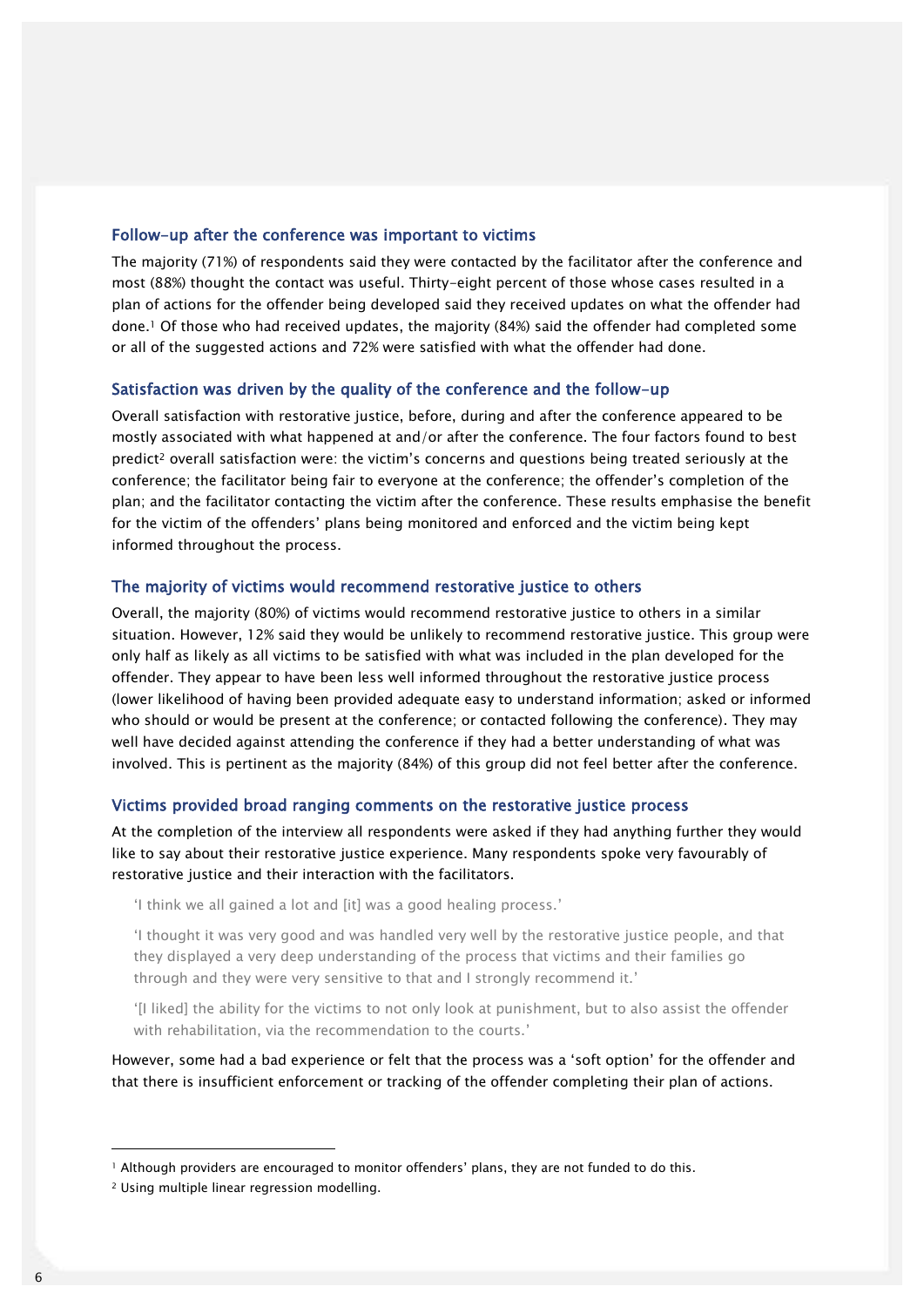"I am very disappointed that I haven"t been contacted back after the meeting with a follow-up call, as I was under the impression that I would be."

"It was completely pointless – the offender reneged on the agreement we made in the meeting within two weeks ... the offender lied during the meeting, never had any remorse and had no intention of complying with the agreements reached."

#### The survey recorded similar levels of satisfaction to those observed in previous studies

Overall, the levels of victim satisfaction obtained in this study were similar to those seen previously, both in New Zealand (Crime and Justice Research Centre and Triggs, 2005; Paulin, Kingi and Lash, 2005; Paulin et al, 2005) and the United Kingdom (Shapland et al, 2007).

#### What can be done to further improve the service delivery of restorative justice?

Generally, respondents were satisfied with their restorative justice experience, and in particular their interaction with the provider.

However, a minority felt the offender was not genuinely remorseful or fully engaged with the process, which highlights the importance of the fourth principle of best practice. This principle states that a case should not be referred to, or accepted for, a restorative justice process unless an offender has acknowledged responsibility for the offence (Ministry of Justice, 2004).

A fifth of victims were scared to say what they really felt at the conference and, of these, only one victim had support people with them at the conference. This suggests that victims should be encouraged to bring support with them to the conference to reduce the risk of their fear limiting their full involvement in the process.

Respondents generally wanted the offender to undertake remedial actions. They wanted to have input on what the actions should be, know that they would be enforced and receive updates after the conference on what the offender had done.

This research found that overall satisfaction with restorative justice could be most strongly predicted by four factors: the victim"s concerns and questions are treated seriously; the facilitator is fair to everyone; the offender completes their plan; and the victim is contacted following the conference. Taking steps to improve these aspects of the process is likely to produce the greatest increase in victim satisfaction with restorative justice.

#### The methodology we used

The full research report and survey questionnaire are available upon request from the Ministry"s Research Team (email: research@justice.govt.nz).

Colmar Brunton was contracted to telephone interview victims for whom a restorative justice conference had been held between 1 September 2009 and 31 May 2010. The interviews occurred in February and early March 2011 and were on average 23 minutes long. Victim contact details were obtained from the associated restorative justice provider and each victim was sent an information letter about the research.

The interview sample contained 418 victims aged 15 years or older from 23 restorative justice providers. The sample was intended to include both victims who did and did not attend the conference that was held. Of the 172 victims or their representatives interviewed, 154 said they attended the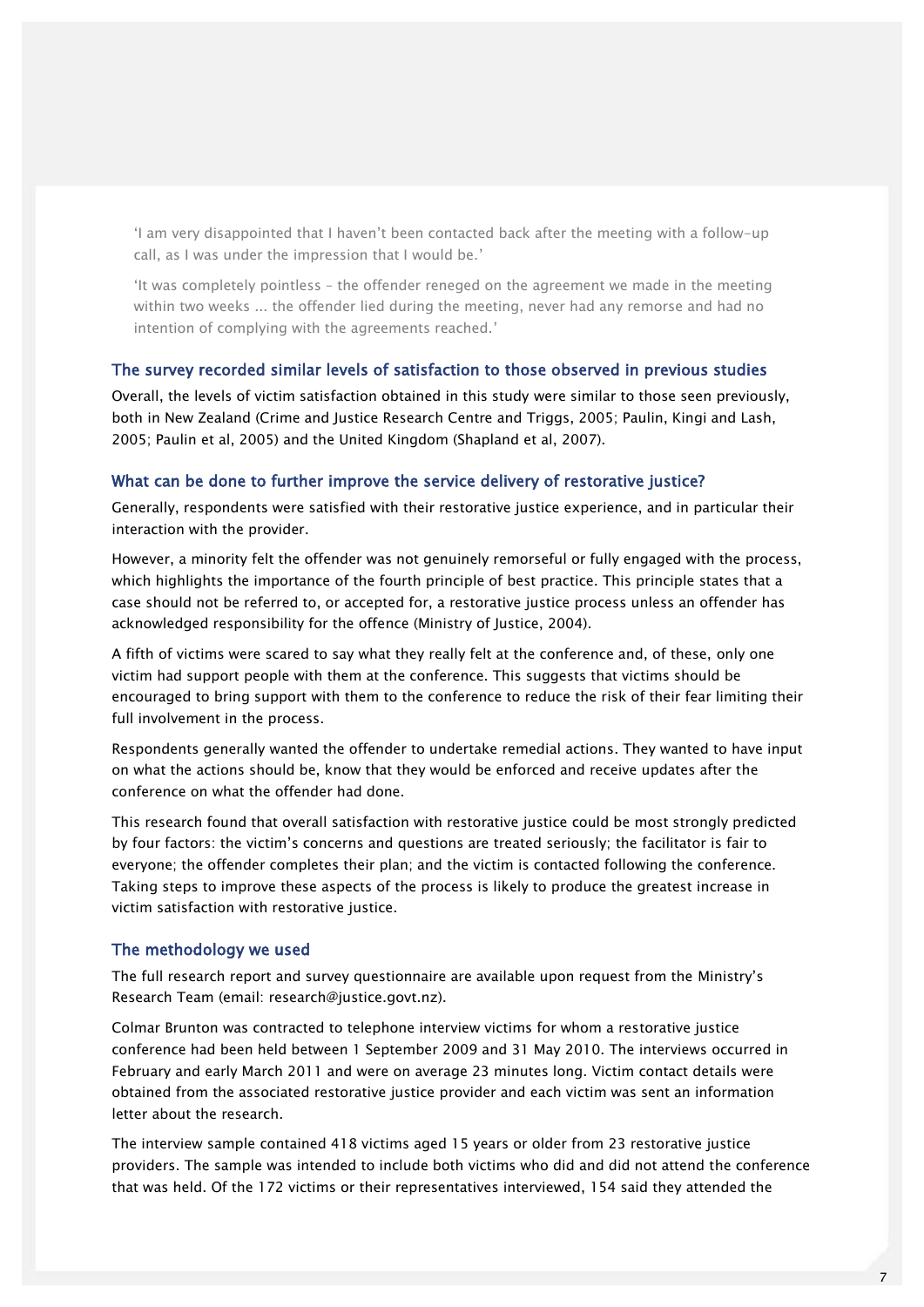conference. These respondents are discussed in this research findings paper. Of the remaining respondents, the 16 who did not attend the conference were asked about their contact with the provider and the two who did not know if they had attended or not were only asked their demographic details.<sup>3</sup>

## Description of the respondents

The 154 victims who attended the restorative justice conference that was held were from 22 of the 23 providers sampled. Twelve of these providers were from the North Island and ten were from the South Island.

The majority of the sample was New Zealand European (73%) and 19% were Māori. There were more women (60%) than men (40%) and the 30-49 year age group contained the highest proportion of respondents (43%).

The type of conference model experienced by the respondents was distributed approximately equally between community representatives or panels (35%), dual facilitators (34%) and single facilitator conferences (31%).

Overall satisfaction of respondents was not correlated with any of these descriptive variables.

#### Limitations

The sample obtained in the survey was relatively small. The survey findings represent the experiences and views of the respondents and cannot be extrapolated to represent those of all victims involved with restorative justice.

## Acknowledgements

The Ministry of Justice Research Team undertook the Restorative Justice Victim Satisfaction Survey in collaboration with the Ministry"s Restorative Justice Team. Colmar Brunton was contracted to perform the fieldwork component of this research. We would like to thank:

- Those of you who shared your experiences and views of restorative justice with us. We are extremely grateful for your willingness to participate. Without your support this research would not have been possible.
- Restorative Justice Aotearoa and the 23 restorative justice providers around New Zealand who supported this research.

1

<sup>3</sup> The responses of the 16 victims who did not attend the conference are described in the full research report.